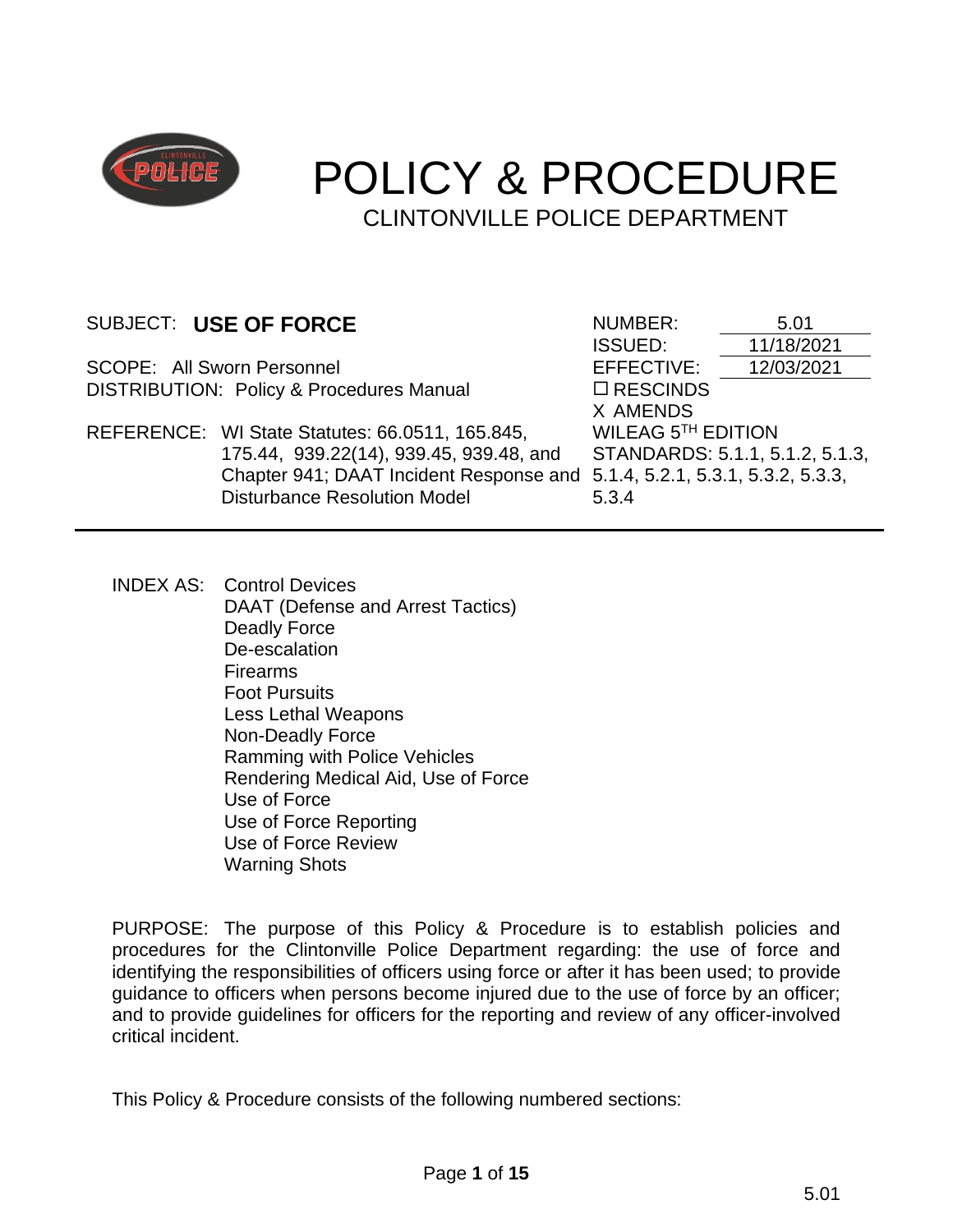- I. POLICY
- II. DEFINITIONS
- III. DEFENSIVE AND ARREST TACTICS (DAAT)
- IV. USE OF FIREARMS
- V. USE OF VEHICLES BLOCKADES, BARRIERS, AND RAMMING
- VI. USE OF NON-DEADLY FORCE
- VII. USE OF RESTRAINTS
- VIII. FOOT PURSUITS
- IX. RENDERING MEDICAL AID
- X. REPORTING THE USE OF FORCE
- XI. PUBLIC ACCESS TO POLICY & PROCEDURE
- XII. WHISTLEBLOWER PROTECTIONS
- I. POLICY
	- A. It is the policy of the Clintonville Police Department that when serving the community, Officers make every effort to preserve and protect human life and the safety of all persons. Officers shall also respect and uphold the dignity of all persons at all times in a nondiscriminatory manner. When using force, Officers are required to act in good faith to achieve a legitimate law enforcement objective. Officers are authorized to use force that is objectively reasonable based on the totality of the circumstances, including: the severity of the alleged crime at issue, whether the suspect poses an imminent threat to the safety of law enforcement officers or others, and/or whether the suspect is actively resisting or attempting to evade arrest by flight. Officers may include in their decision to use this force option, information known to the officer(s) at the time of the incident or conduct or statements by the subject or a prior history of resistive or assaultive behavior.

 A law enforcement officer may use deadly force only as a last resort when the law enforcement officer reasonably believes that all other options have been exhausted or would be ineffective. A law enforcement officer may use deadly force only to stop behavior that has caused or imminently threatens to cause death or great bodily harm to the law enforcement officer or another person. If both practicable and feasible, a law enforcement officer shall give a verbal warning before using deadly force.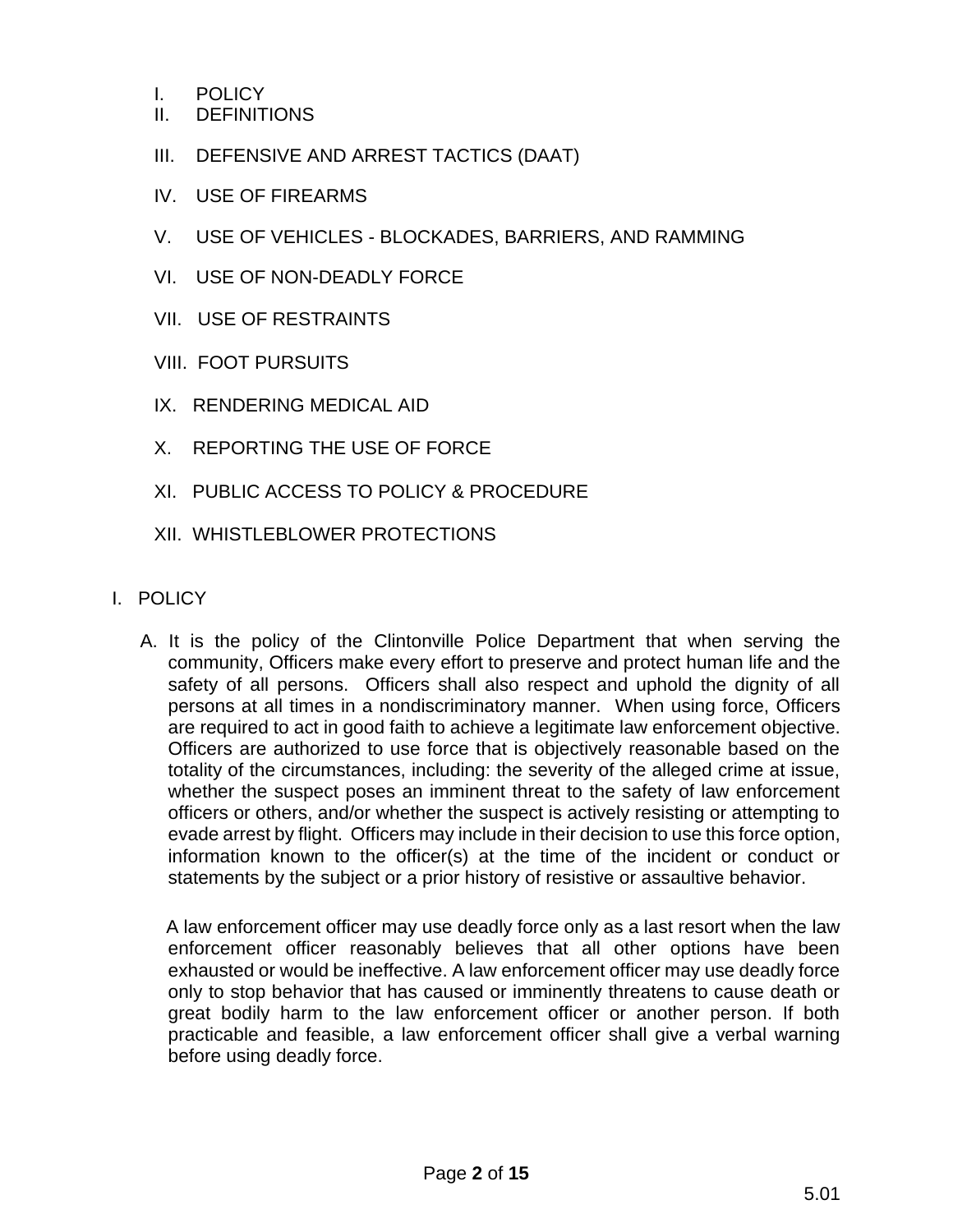- 1. All sworn Officers are required to follow the State of Wisconsin's Law Enforcement Training and Standards' system of Defensive and Arrest Tactics when making all use of force decisions.
- 2. Officers shall use only force that is reasonably necessary to effectively bring an incident under control, while protecting the lives of the officer and others.
- 3. Any person injured through the use of force by one of its officers, shall receive medical aid for such injuries.
- 4. It is the responsibility of any officer who uses physical force or any of the enumerated weapons, items or devices indicated below to complete an Incident Report on the incident involved and to specifically note the circumstances necessitating, and manner of, such use of force.
- 5. All cases where force is used shall be reviewed by the Chief of Police on a documented annual basis.

#### II. DEFINITIONS

- A. DEADLY FORCE: The intentional use of a firearm or other instrument, the use of which would result in a high probability of death or great bodily harm.
- B. DEFENSIVE AND ARREST TACTICS (DAAT): A system of verbalization skills coupled with physical alternatives.
- C. DE-ESCALATION- Taking action or communicating verbally or non-verbally during a potential force encounter in an attempt to stabilize the situation and reduce the immediacy of the threat so that more time, options, or/and resources can be called upon to resolve the situation without the use of force or without the reduction of force necessary.
- D. CONDUCTED ENERGY WEAPON (CEW): A less lethal force weapon that causes electro-muscular disruption to a combative, violent, or potentially combative, violent subject. The use of this device is intended to incapacitate the subject with a minimal potential for causing death or great bodily harm.
- E. GREAT BODILY HARM: "Bodily injury which creates a substantial risk of death, or which causes serious permanent disfigurement, or which causes a permanent or protracted loss or impairment of the function of any bodily member or organ or other serious bodily injury." WI State Statute 939.22(14)
- F. NECK RESTRAINT: an action taken by the use of any force or device to the neck area to restrain a person, including but not limited to:
	- 1. Choke Hold means the intentional and prolonged application of force to the throat, windpipe, or carotid arteries that prevents or hinders breathing or blood flow, reduces the intake of air, or reduces blood flow to the head.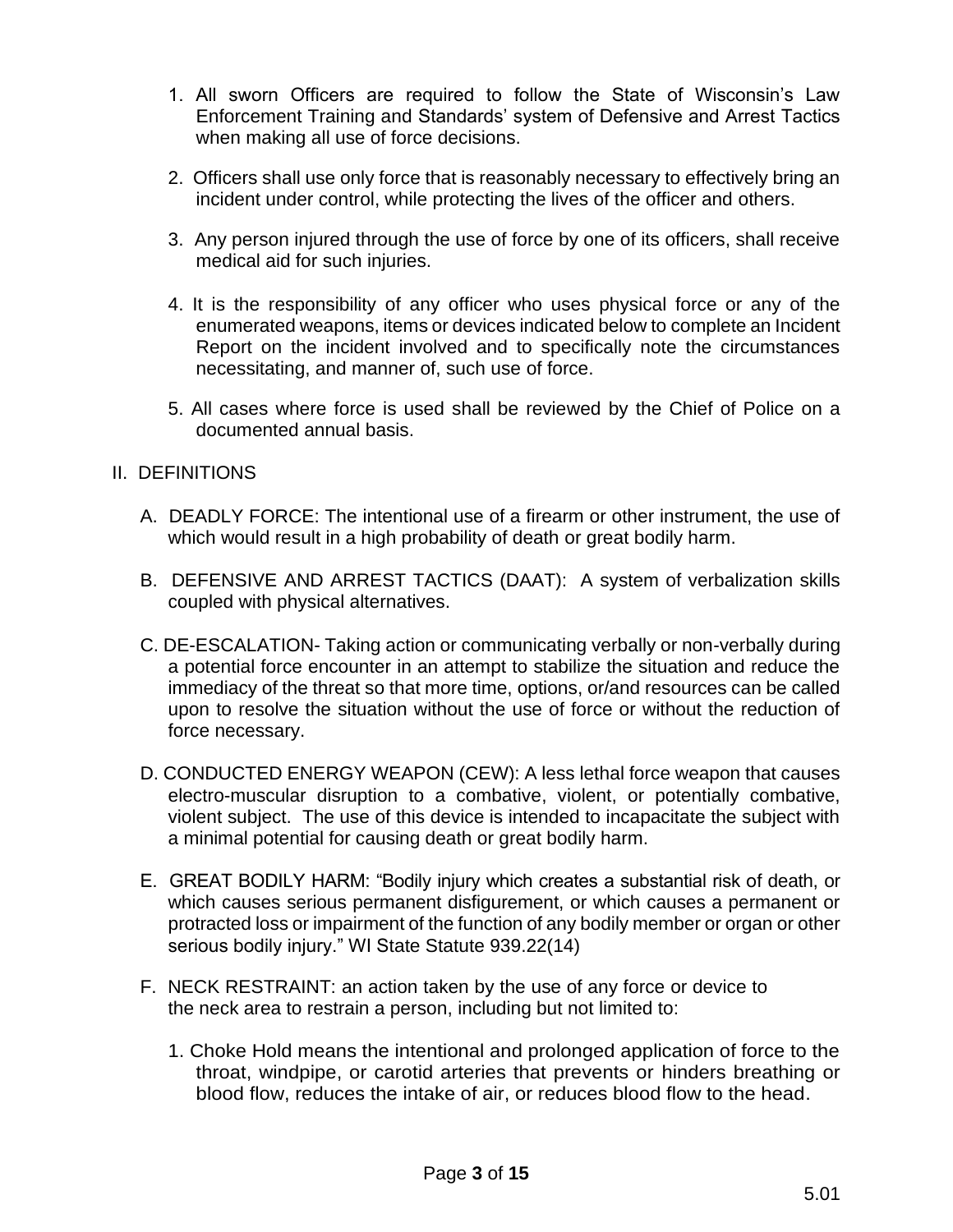- G. NON-DEADLY FORCE: That amount of force which does not meet the definition of deadly force, but which is an amount of force which, in normal circumstances, can cause bodily harm.
- H. POST TRAUMATIC STRESS DISORDER: An anxiety disorder that can result from exposure to short-term severe stress, or the long-term buildup of repetitive and prolonged milder stress.
- I. REASONABLE FORCE: That force which an ordinary, prudent, and intelligent person with the same knowledge of the particular situation as the officer would deem necessary.

#### III. DEFENSE AND ARREST TACTICS

A. The Department adopts the Defensive and Arrest Tactics System DAAT). This is a system designed for all police officers for the primary purpose of self-defense.

 This system includes the Incident Response and Disturbance Resolution Models which provide general guidelines that define the degree and type of force to be used in controlling suspects. All Officers shall be trained in the DAAT system per State of Wisconsin Training and Standard Bureau standards.

- 1. An officer shall only use that amount of force which is objectively reasonable to gain control in the performance of his/her law enforcement duties.
- 2. Under no circumstances shall an officer continue to use force (except mere physical restraint) against an individual who has ceased to resist.
- 3. When an individual only offers passive resistance to arrest, the officer shall bodily remove and transport such an individual with as much regard to the individual's safety and welfare as reasonable, practical, and possible.
- 4. When utilizing the Disturbance Resolution Model, the officer must use only that force which is reasonably necessary in reacting to other people's behavior by escalating or de-escalating through the Intervention Options.
- 5. Use of Force Training will be conducted annually and will include various control techniques.
- B. De-escalation
	- 1. The concept of de-escalation involves an officer's use of time, distance, and relative positioning in combination with Professional Communication Skills to attempt to stabilize a situation and reduce the immediacy of threat posed by an individual. The merging of Professional Communication Skills such as Crisis Intervention, and sound tactical positioning can be instrumental in generating the needed time, options, and resources to gain willful cooperation and ensure everyone's safety.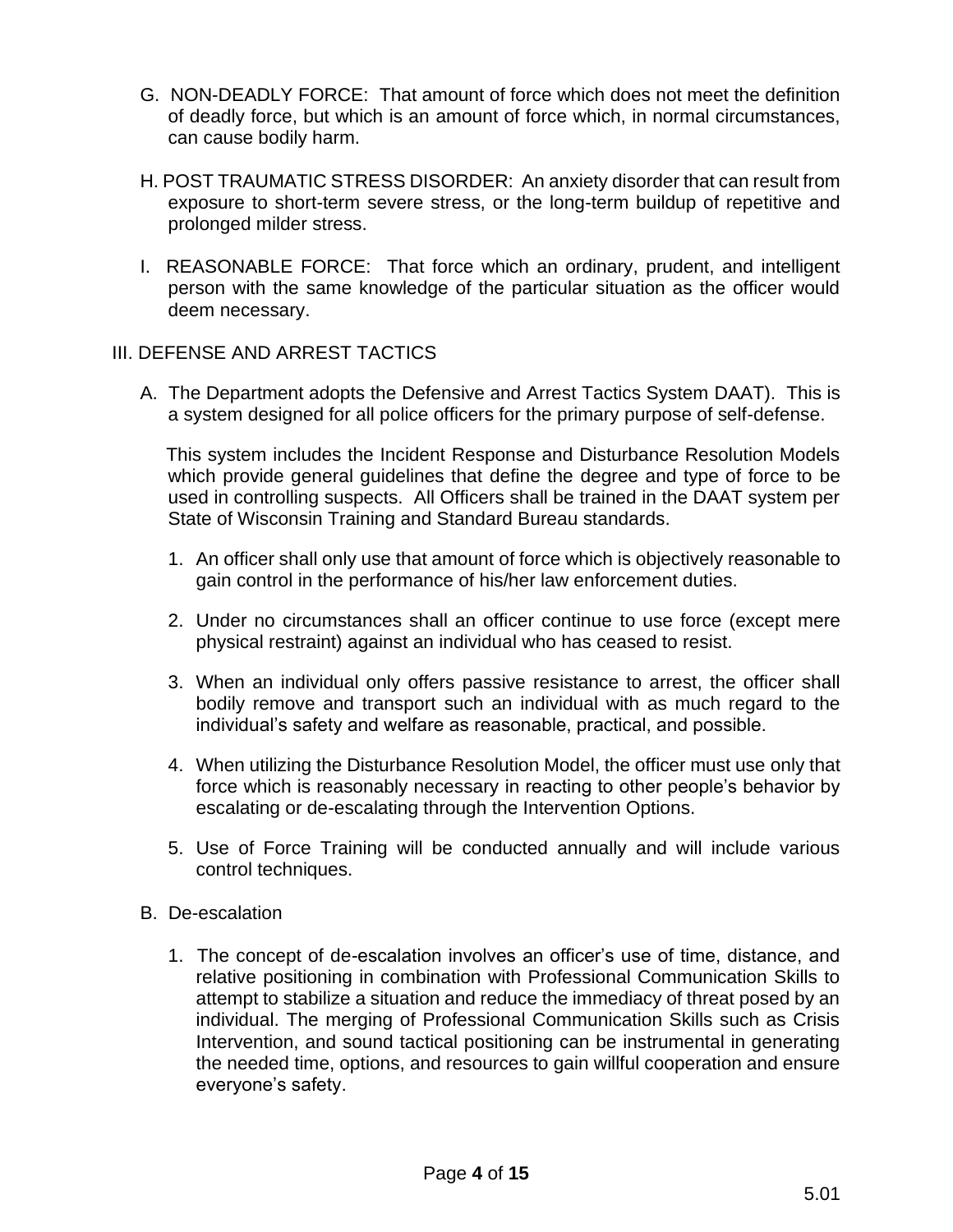- 2. DONE- Danger, Overriding Concern, No Progress, and Escape- There are many circumstances in which de-escalation is not applicable to a situation and the Professional Communication Skill concept of DONE offers examples and guidance. The acronym DONE stands for Danger, Overriding Concern, No Progress, and Escape.
	- a) Danger- Something has occurred that negatively effects the commodities of time, distance, and positioning making de-escalation not possible. Ex-When officers are making contact with the subject who is armed with a knife, he suddenly charge the officers forcing them to escalate.
	- b) Overriding Concern- An event occurred that has changed the priority and has drastically influenced the outcome of this situation and placed officers in a position to use force. Ex-Officers are talking to a subject armed with a knife and an innocent bystander has walked into the situation and the subject's closes the distance with them.
	- c) No Progress- Officer's attempts to gain rapport with the subject and it isn't working. Ex- Officers are talking to a suspect who ignores their dialog and closes the distance on them.
	- d) Escape- The officers' relative positioning and limited distance does not allow them the ability to regain safe distance and positioning (escape) to continue de-escalation efforts. Ex-The subject moves towards the officers and puts them into a position where they can't escape.
- C. Incident Response Model: all officers shall follow the most current version of the Incident Response Model adopted by the State of Wisconsin DAAT Advisory Committee.
- D. Disturbance Resolution Model: all officers shall follow the most current version of the Disturbance Resolution Model adopted by the State of Wisconsin DAAT Advisory Committee.

#### IV. USE OF FIREARMS

- A. Sworn personnel are authorized to carry and use weapons under the authority and powers granted to them by Wisconsin State Statutes and exemptions granted under various statutes found in WI. Statutes: Chapter 941. Officers must also follow the requirements set forth in Policy & Procedure 12.01: Firearms and Ammunition.
- B. Officers may display Department authorized firearms when they have reasonable suspicions to believe that the use of deadly force may be necessary. Officers need not be under attack, but only be reasonably apprehensive that the situation may lead to circumstances outlined in the Use of Deadly Force section of this Order. Department authorized firearms should not be displayed under any other circumstances.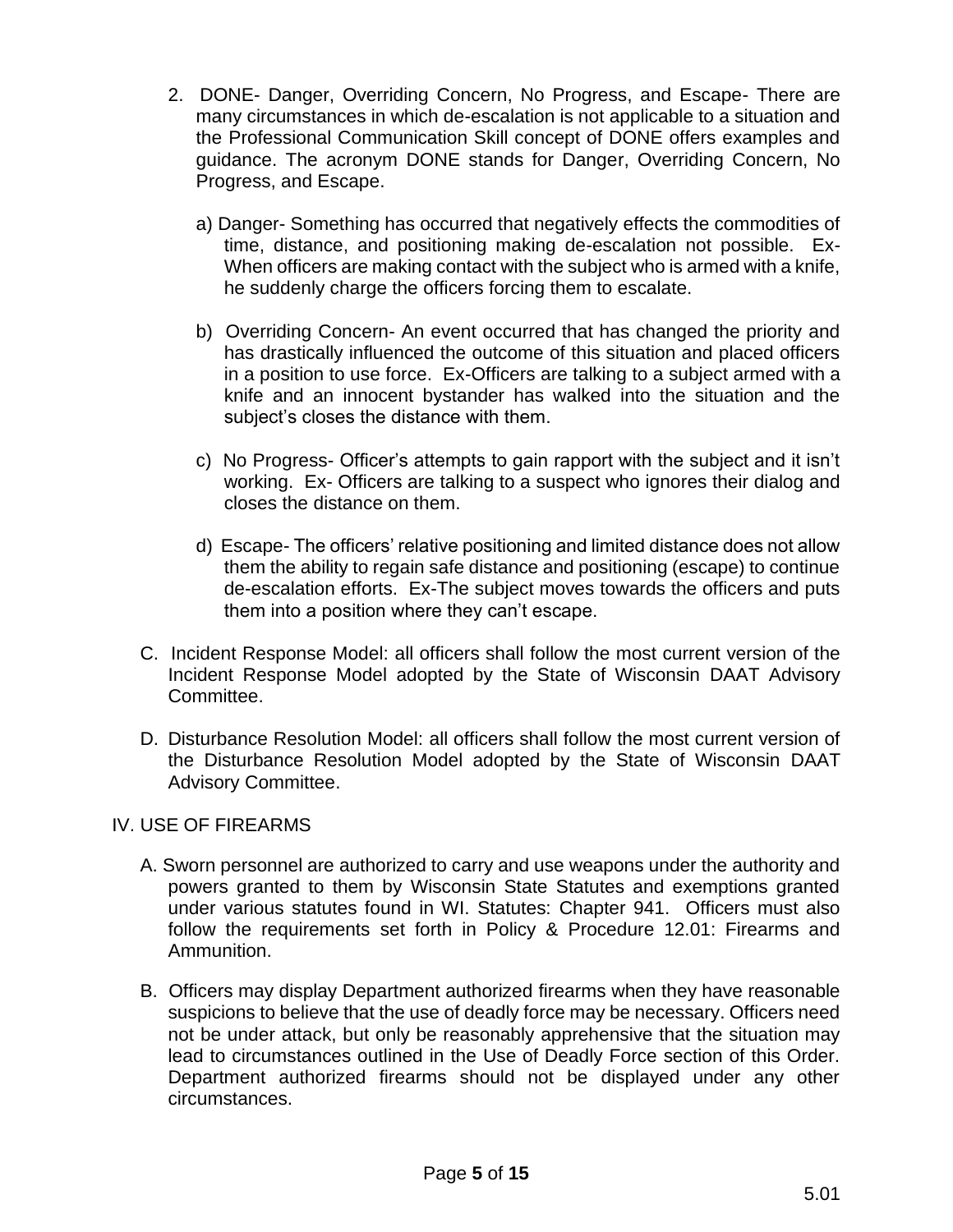- 1. This section is intended to allow the officer to have the firearm ready in circumstances such as answering a silent alarm or confronting a suspect whom there is reasonable suspicions to believe may be armed, or any other situation which may cause the officer to have reasonable fear for his/her life.
- C. Whenever safety permits and time allows, officers shall identify themselves and state their intent to shoot prior to using a firearm. Officers are to fire their weapons to stop an assailant from completing a potentially deadly act. The primary target is the central nervous system, to stop the threat and to minimize danger to innocent bystanders.
- D. Firearms shall not be discharged when it appears likely that an innocent person may be injured unless failure to discharge will result in the greater danger exception. The greater danger exception allows you to shoot without target isolation if the consequence of not stopping the threat would be worse than the possibility of hitting an innocent person.
- E. A warning shot should not be fired, however if an officer does fire a warning shot, he/she will need to justify the reason(s) for doing so in a written report.
- F. Officers should not discharge a firearm at or from a moving motor vehicle except as the last measure of self-defense of oneself or another, and only then if the officer believes that the suspect has or is intent upon causing death or great bodily harm to oneself or another person.

If this decision is made, consideration must be given to the safety of innocent bystanders and possible innocent passengers in the vehicle.

- G. An officer may also discharge a firearm under the following circumstances:
	- 1. During range practice or competitive sporting events.
	- 2. To destroy an animal that represents a threat to public safety, or as a humanitarian measure where the animal is seriously injured.
- H. Prior to being authorized to carry a firearm on duty for the Department, officers must meet the following three requirements:
	- 1. Officers shall receive training in the safe handling and operation of Department issued and authorized firearms. Officers must demonstrate their understanding of Department Policy & Procedures and state laws pertaining to deadly weapons and the use thereof.
	- 2. Officers must be certified by the State of Wisconsin in the use of firearms.
	- 3. Officers must qualify with a Department Range Officer.
- V. USE OF VEHICLES-BLOCKADES, BARRIERS, AND RAMMING
	- A. The following may only be employed by an officer if, and only if, the use of deadly force would be authorized: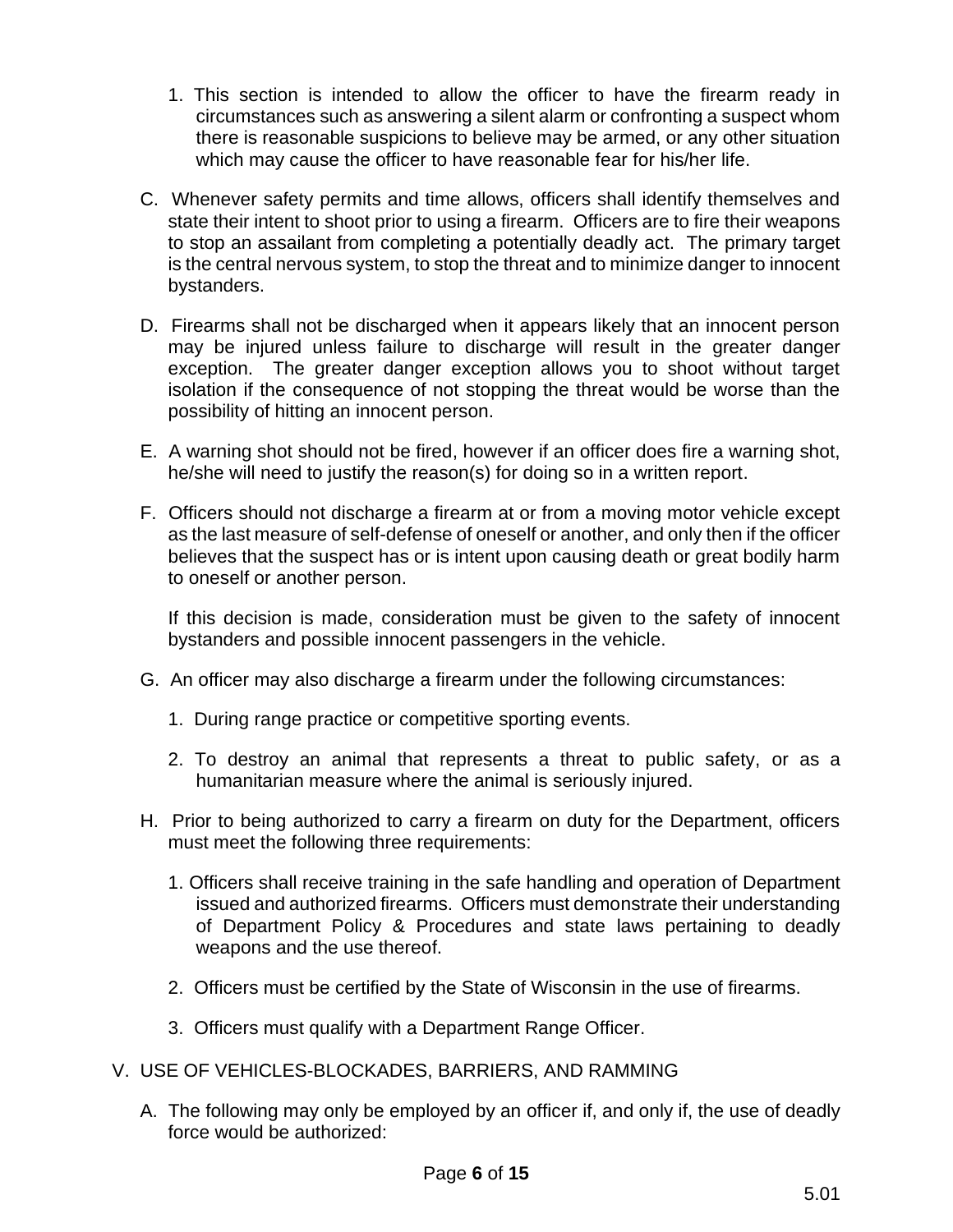- 1. The use of blockades or roadblocks constructed by placing obstacles (including but not limited to police vehicles) of such density and mass upon a roadway that any vehicle colliding with them would be so severely decelerated that its occupants would likely suffer death or serious injury.
- 2. Ramming of a suspect/evader vehicle by a police vehicle.
- 3. Forcing a suspect/evader off the roadway or highway and/or into another object by the use of a police vehicle.
- 4. Also refer to Policy & Procedure 6.03: Vehicle Pursuits.

#### VI. USE OF NON-DEADLY FORCE

- A. An officer shall use only the amount of force that is reasonably necessary to perform his/her duties. The amount of force which may be employed is determined by the circumstances of a situation, including, but not limited to:
	- 1. The nature of the incident of offense.
	- 2. The behavior of the subject against whom force is to be used, actions by third parties who may be present.
	- 3. Physical conditions.
	- 4. The feasibility or availability of alternative actions.
- B. The reasonableness of the force used will be judged in the light of the circumstances as they appeared to the officer at the time he/she acted, and not as they appear from a subsequent, more thorough knowledge of the circumstances.
- C. Under no circumstances may an officer continue to use force (except for physical restraint) against an individual who has ceased to resist, escape, or otherwise violate the law.

 The officer making an arrest has the right to use only that amount of force reasonably necessary to affect the arrest and maintain control of the arrested individual.

- D. Officers may use reasonable force to:
	- 1. Overcome an offender's resistance to or threat to resist a lawful arrest.
	- 2. Prevent the escape of an offender or arrested person.
	- 3. Protect a third person from bodily harm or death.
	- 4. Protect himself/herself from bodily harm or death.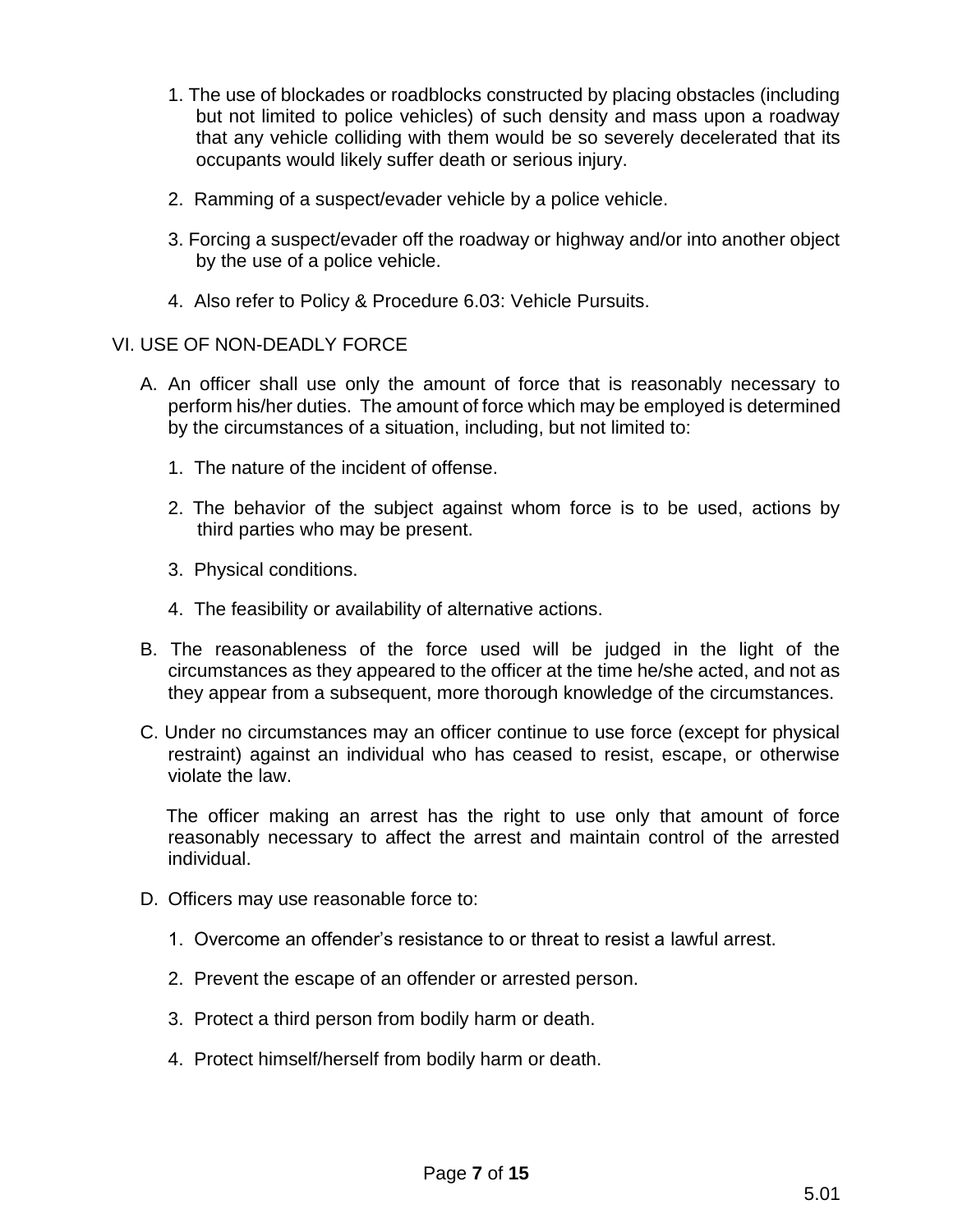- E. When an individual offers only passive resistance to arrest, an officer shall take such person into custody and transport such individual with as much regard to the individual's safety and welfare as is reasonable, practical and possible.
- F. Officers shall not mistreat persons who are in their custody. Officers shall handle such persons in accordance with the law and Department policies. The use of excessive and unwarranted force or brutality will not be tolerated under any circumstances and may subject the officer to disciplinary action.
- G. An officer who witnesses another officer using force in excess of that permitted by law, training, WI. State Statue 175.44, and/or this Policy & Procedure must intervene and stop the prohibited use of force when circumstances are such that it is safe for the Officer to intervene. The officer shall also report such use of force to a supervisor immediately or as soon as practical. If the offending officer is their supervisor then the reporting officer will report the incident to the next supervisor in the chain of command.

 Subsequent written notification to the Chief of Police shall be made prior to the end of shift and include the date, time, and place of the occurrence, the identity if known, and description of the participants, and a description of the events and the force used.

- H. Use of Less Lethal Weapons. Refer to Policy & Procedure 5.02: Use of Less Lethal Weapons.
- I. Use of Force to Enter Private Property (Also refer to Policy & Procedure 1.10: Arrest Procedures).
	- 1. In lawfully entering the land of another to make a felony arrest (not for a misdemeanor or ordinance arrest), an officer may use force reasonably believed necessary against persons on that land. An officer may use force to break and enter a fence, enclosure dwelling or other building.
	- 2. Prior to forced entry into a building, the officer should knock on the door announcing that he/she is a police officer unless such announcement is known to be futile.

 He/she should announce that he/she is there to make an arrest and demand that the person inside open the door. Only after a reasonable period of time should the officer enter the door without it being opened from the inside. If an officer does break in, he/she should try to do as little damage as possible.

- 3. There are exceptions to the above policies where police officers may enter without announcement and demand to make a lawful arrest. This occurs when an officer has good reason to believe that an announcement may:
	- a) Help the suspect to escape.
	- b) Endanger persons.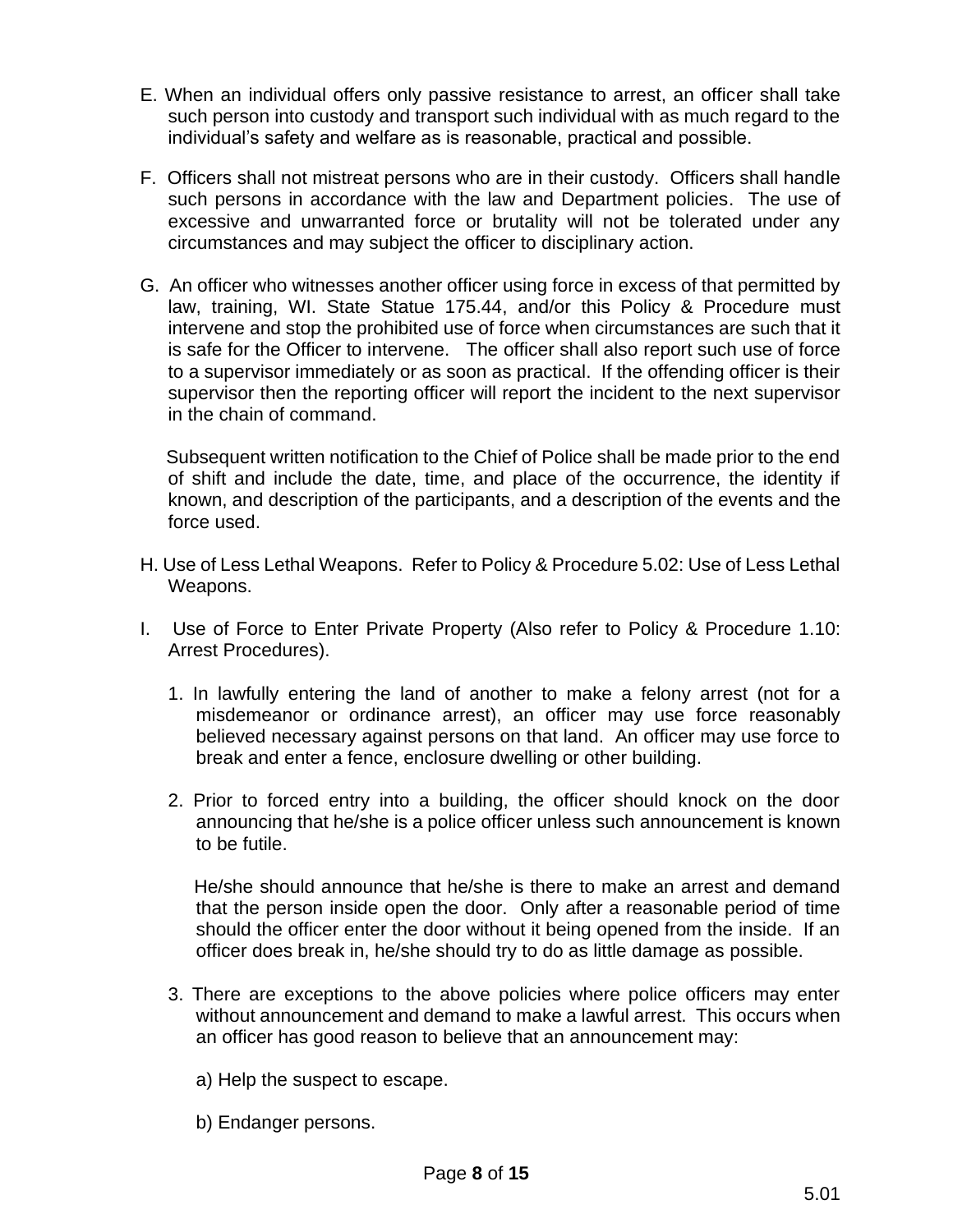c) Result in the destruction of evidence.

4. When executing a search warrant, officers should first secure the area, and then enter the property.

# VII. USE OF RESTRAINTS

- A. It should be understood that for the protection of both the person being restrained and the officer, use of restraints, such as handcuffs, reduces the likelihood of a struggle resulting in a possible injury to the offender, the officer, or both.
- B. An officer may use restraining devices in order to:
	- 1. Maintain control of subject.
	- 2. Prevent escape.
	- 3. Protect him/her or others.
- C. An officer should never use restraining devices as punishment.
- D. The use of neck restraints by personnel of the Clintonville Police Department is prohibited unless the situation requires the use of deadly force that would be justified.
- E. It is the policy of the Department that *all persons placed in protective custody or under arrest* shall be properly handcuffed, if there are circumstances that this can not be done, the officer shall consult with the on-duty supervisor.
- F. It is the policy of the Department to use handcuffs or restraining devices during all transportation, except in the case of cooperative, non-threatening persons, where such decision shall be at the officer's discretion. The following use procedures are provided:
	- 1. The officer should use Departmentally-approved restraints.
	- 2. Handcuffs should be applied to the person's wrists behind his/her back unless not physically possible, or other factors exists, such as:
		- a) Other restraining equipment is in use, i.e., belly chains/Transport Belt.
		- b) Conditions exist that make it unreasonable or impossible to place handcuffs behind the subjects back. In all such cases the officer should detail in his/her written report the unusual circumstances that existed and what alternative restraining device or techniques was used.
	- 3. Handcuffs should be double-locked upon placement on the person in order to negate any attempted tampering by the person and to assure that accidental tightening of the cuffs cannot occur.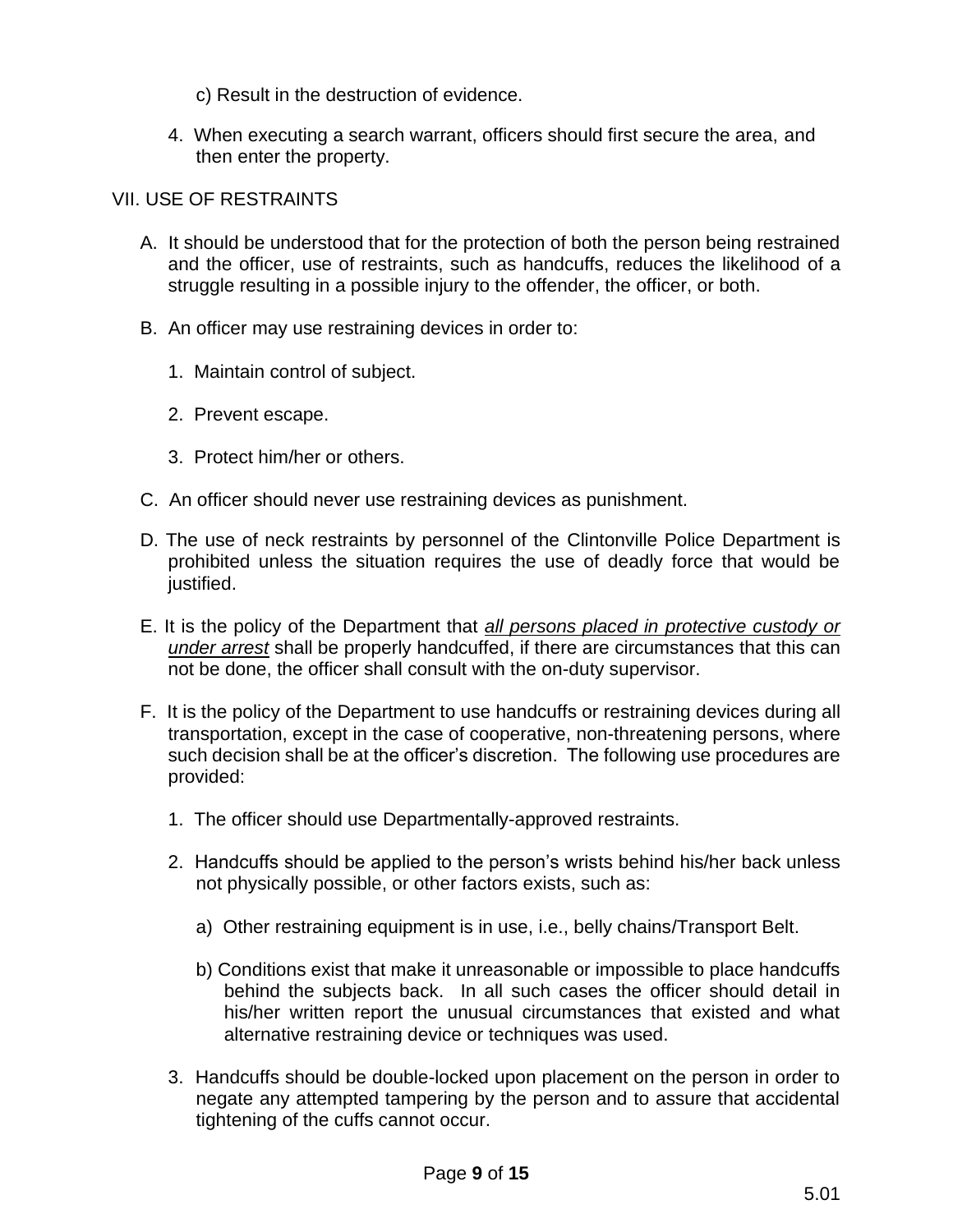- 4. Handcuffs should be closed to a firm contact with offender's skin, but not so tightly as to produce pain, although one may expect comments as to discomfort.
- 5. Handcuffs should not intentionally be closed so tightly as to cause physical injury to the person.
- 6. Handcuffs (or any other restraining device) should be removed from the person upon arrival at a secure area within the Department, or upon transfer of custody to a responsible party. This procedure will not be affected should such removal be likely to result in physical harm to the offender, officers, or other person.
- 7. Handcuffs should not be used when it appears likely that the person's wrists or hands are too small, or for some other reason which would negate the restraining effects of handcuffs. In such circumstances, flex cuffs or other restraints will be used.
- 8. *The use of handcuffs should not be viewed as an absolute provision of safety.* Officers should continue to exercise all due care as to the safety and custody of prisoners.
- G. Handcuffing Prisoners Being Transported.
	- 1. *Prior* to any transportation of persons in custody, they should be searched for weapons.
	- 2. Subjects should be handcuffed behind the back. The following factors, among others, may be taken into consideration in choosing alternate means of restraints:
		- a) Other restraining equipment is in use, i.e., belly chains. Handcuffs may be used in front of the body when the prisoner is wearing a garment with a belt through which the handcuffs may be laced to securely pin the hands to prevent flailing about.
		- b) Conditions exist that make it unreasonable or impossible to place handcuffs behind the subjects back. In all such cases the officer should detail in his/her written report the unusual circumstances that existed and what alternative restraining device or techniques was used.
	- 3. Prisoners should be placed in a police vehicle so that seat belts may be secured about the prisoner in order to enhance their safety during transportation. Also refer to Policy and Procedure 7.01: Search/Transport of Detainees.
	- 4. *The use of handcuffs should not be viewed as an absolute provision of safety.* Officers should continue to exercise all due care as to the safety and custody of prisoners.
- H. Exceptions to Handcuff Requirements.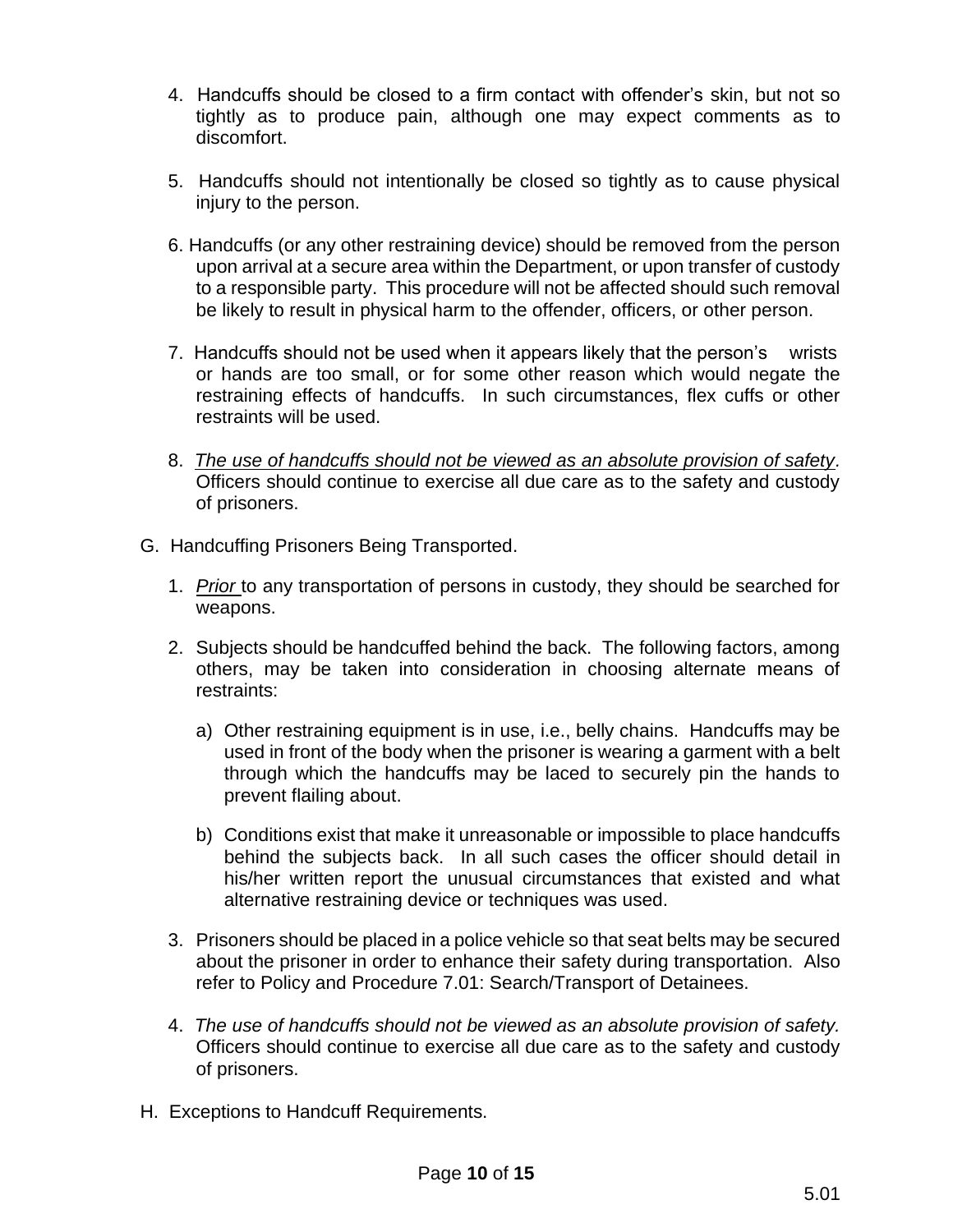- 1. Officers should always handcuff unless the officer can articulate exceptional circumstances. Officer discretion may be used in the following circumstances when deciding not to handcuff.
- 2. Persons who are temporarily incapacitated, such as by a serious wound to the lower arms, hands, etc. or a woman in an advanced stage of pregnancy, etc.
- 3. Juveniles who are either very young, or whom the officer has personal knowledge of, and as such, determines that the use of handcuffs is not an appropriate action.
- 4. All officers shall receive defensive tactics training in accordance with Wisconsin Training and Standards guidelines.

# VIII. FOOT PURSUITS

- A. An officer's decision to pursue on foot shall be made with an awareness and appreciation for the risk to the officer and others who may be exposed. In deciding whether to initiate or continue a foot pursuit, officers shall also consider the following risk factors:
	- 1. The severity of the incident and/or offense to which the officer is responding.
	- 2. Officer/suspect factors regarding skill level, age, size, and strength of the fleeing suspect.
	- 3. Availability of immediate assistance.
	- 4. Geography familiarization and orientation.
	- 5. The necessity of the pursuit based upon whether the identity of the suspect is known or can be determined permitting apprehension at a later time.
	- 6. Whether the person being pursued poses a threat or harm to the public beyond the act of fleeing the officer, if not immediately apprehended.
	- 7. When the foot pursuit enters a building, structure, confined spaces, wooded or otherwise isolated areas without sufficient backup; the officer should consider setting up a perimeter and waiting for additional officers.
	- 8. Consider perimeter and await back-up officers.
- B. The foot pursuit should be discontinued when the following risk factors develop:
	- 1. The threat of harm to the officer or the fleeing suspect outweighs the necessity for immediate apprehension.
	- 2. Inability to maintain radio contact with communications center.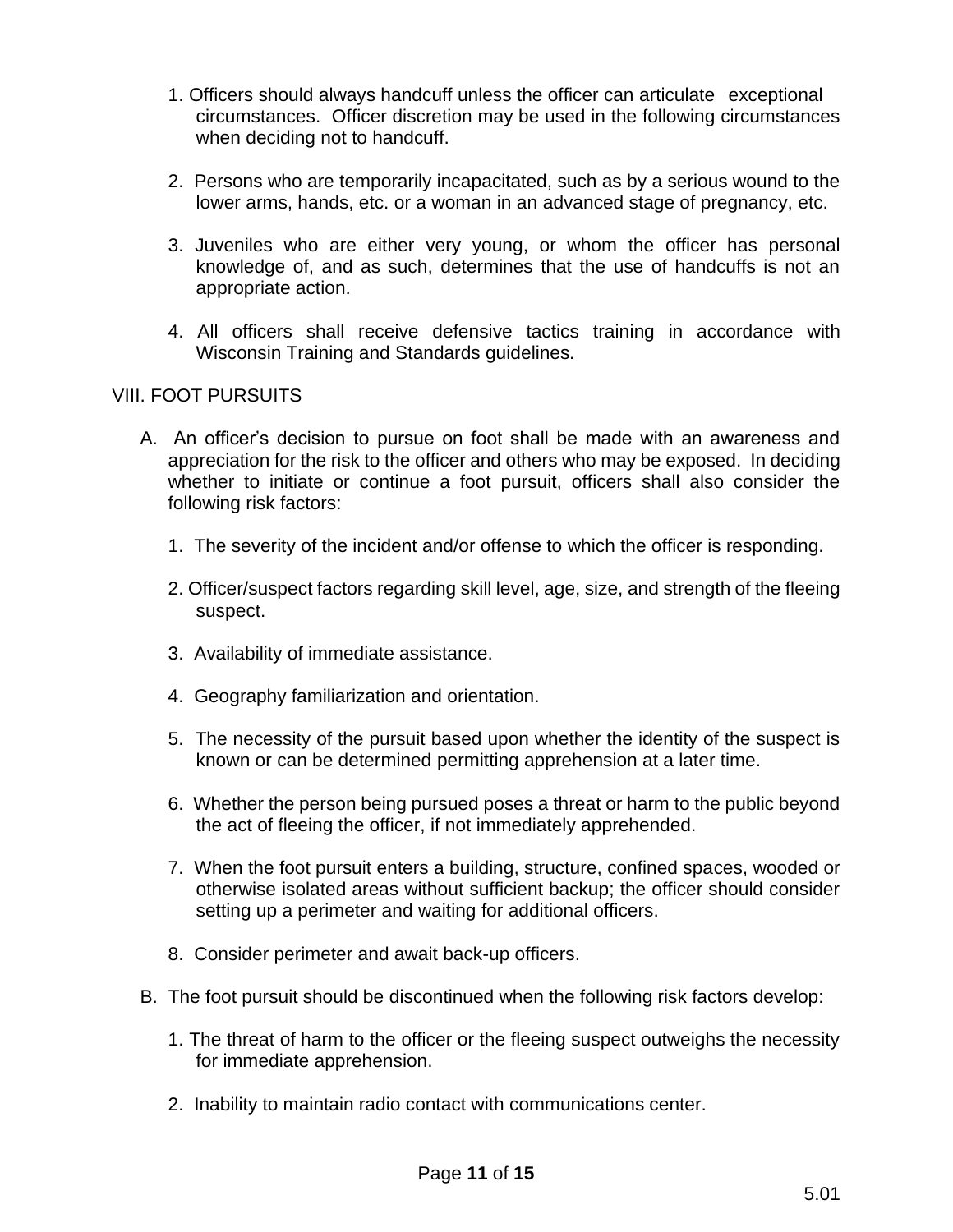- 3. Riotous or unsafe environment.
- 4. Identity of fleeing suspect is obtained.
- 5. Termination of pursuit is directed by a supervisor.

### IX. RENDERING MEDICAL AID

- A. Treatment of Persons Injured Through the Use of Force
	- 1. Persons subject to the use of force shall be observed to detect obvious changes in their physical or mental condition and administer first aid if required.
	- 2. Summon appropriate medical aid, if necessary.
	- 3. If necessary, or requested by the injured subject, the injured person/s is/are to be transported by ambulance to the most quickly acceptable medical facility for proper treatment.
	- 4. During the time awaiting treatment and during the treatment activities, the officer should maintain security.
	- 5. The injured person is to remain handcuffed during treatment unless the handcuffs interfere with such treatment. Should medical treatment require removal of handcuffs, the officer should request that restraints be used by hospital personnel.

 If medical treatment requires the removal of handcuffs and hospital restraints are not authorized or utilized, the officer/s should maintain close physical proximity to the subject and determine the appropriate level of control and/or restraint use with hospital personnel and security staff based on officer/subject factors, degree of subject's injuries, the possibility of behavior changes of intoxicated and/or drug impaired subjects, and the subject's level of cooperation with officers and hospital personnel.

- 6. The officer is to remain with the injured person at all times during the hospital stay unless the injury is so serious that escape is not physically possible.
- 7. If it is determined that the injured person needs to be admitted to the hospital for additional treatment or a hospital stay, the officer will contact his/her immediate supervisor and coordinate efforts with hospital personnel in order to determine what level of monitoring will be required.
- 8. If the injured person is to be released from the Emergency Department following medical evaluation and treatment the officer will notify the appropriate detention facility of the nature of the subject's injuries as well as providing them with any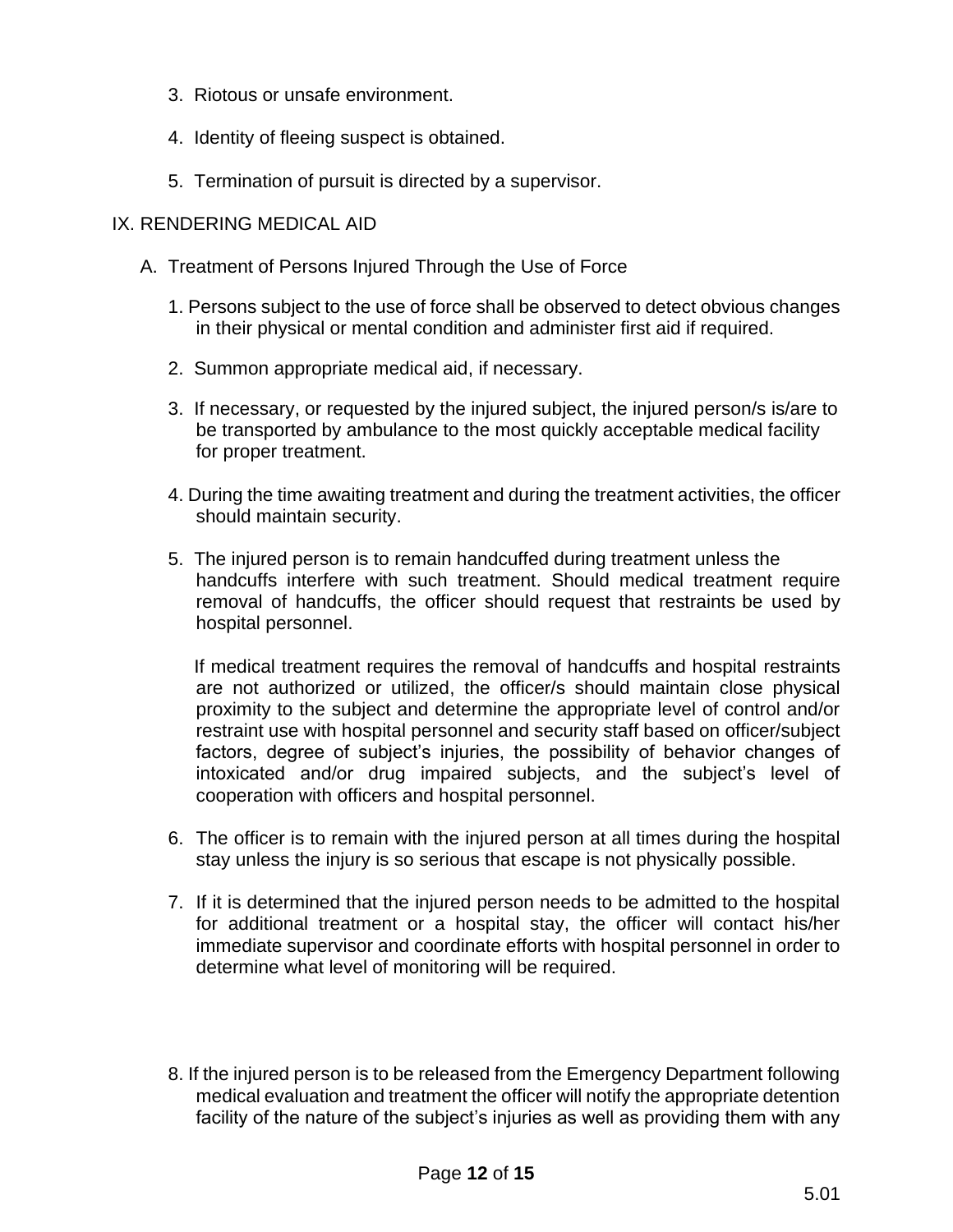medical discharge instructions or paperwork, if applicable.

# X. REPORTING THE USE OF FORCE

- A. A report will be required when any an officer is forced to use any of the following:
	- 1. Firearms: discharging or pointing of any firearm.
	- 2. Conducted Energy Weapon (CEW).
	- 3. Baton or kinetic energy impact projectiles: use in striking, blocking or pushing of any person.
	- 4. Chemical agents: use of any chemical agent.
	- 5. Physical force: striking, punching, pushing or restraining any person.
	- 6. Oleoresin capsicum: use of any pepper gas aerosol.
- B. The officer involved shall orally advise his/her supervisor of the use of force and the underling facts justifying his/her use of force as soon as possible.
- C. The officer involved shall make a written report/statement as to the underlying facts and the reasonableness, as perceived by the officer, justifying his/her use of force.
- D. If the discharge of the weapon or use of force causes injury or death or great bodily harm, the supervisor shall notify the Chief of Police or designee as soon as possible.
- E. The supervisor, as soon as possible during the investigation, shall forward all reports of the investigation to the Chief of Police.
- F. A Firearms Discharge Report shall be completed regarding any incident involving the intentional or accidental discharge of a firearm, except on an approved firearms range for the purpose of firearms practice, training, competition, qualification or legal hunting purposes.
- G. Whenever an officer uses force in the performance of his/her duty, he/she shall indicate in the report of the incident the use of the force and the circumstances and justification for its use.
- H. All use of force reports shall be forwarded to the lead DAAT instructor and a copy will be filed with the Chief or designee.
- I. Post use of force removal from duty.
	- 1. An officer(s) whose actions or use of force results in a death or serious physical injury shall be placed on administrative leave or desk duty by the Chief of Police or his/her designee during the investigation of the incident and/or until such time as the incident investigation or administrative review is completed.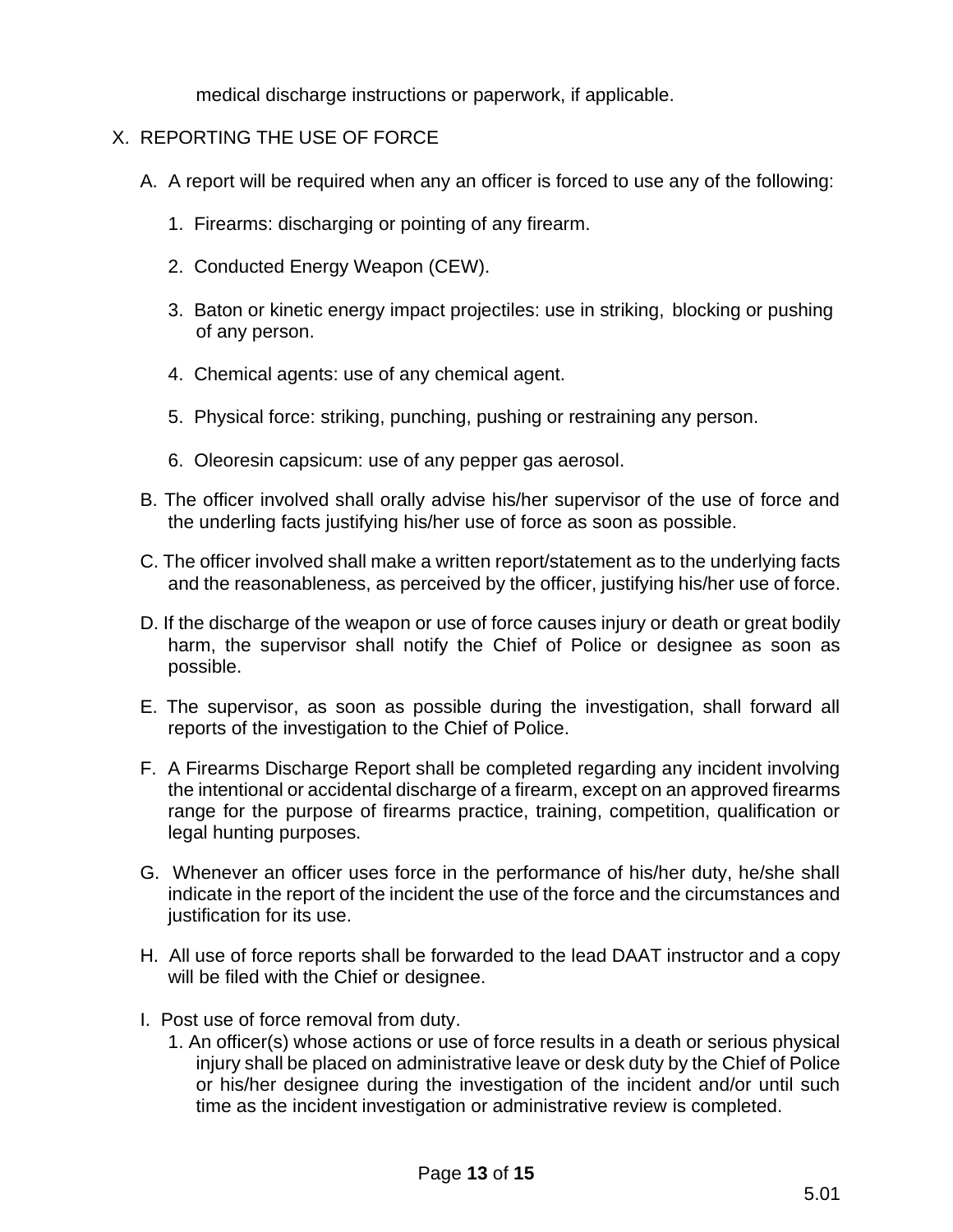- a) The officer shall be available for Departmental interviews and statements regarding the incident and subject to recall to duty.
- J. Post use of force review
	- 1. At least once every year the Chief or designee shall conduct a documented review of the use of force reports to determine any policy issues, training or weapons/equipment deficiencies, or disciplinary matters that require attention or any type of future action.
- K. The Department will forward information related to the National Use-Of-Force Data Collection-FBI program to the Wisconsin Department of Justice. Additional information regarding this program can be found at the Wisconsin DOJ, Bureau of Justice Information and Analysis.
- 1. In addition, the Department shall supply additional information regarding the use of force to the Wisconsin Department of Justice, in their format that is specific to the language in Wisconsin State Statute 165.845.
- XI. PUBLIC ACCESS TO POLICY & PROCEDURE
	- A. Pursuant to WI State Statute 66.0511(2), the Department shall:
	- 1. Make this Policy & Procedure publicly available on a web site maintained by the Department, or if the Department does not maintain its own site, on a web site maintained by the municipality over which the Department has jurisdiction.
		- a) If the Policy & Procedure is changed, the Department shall ensure the web site displays the updated information as soon as practically possible but no later than one year after the change is made.
	- 2. Prominently display a means of requesting a copy of this Policy & Procedure. If a person requests a copy, the Department shall provide a current copy free of charge as soon as practically possible but no later than 3 business days after the request is made.

# XII. WHISTLEBLOWER PROTECTIONS

A. No law enforcement officer may be discharged, disciplined, demoted, or denied promotion, transfer, or reassignment, or otherwise discriminated against in regard to employment, or threatened with any such treatment, because the law enforcement officer reported, or is believed to have reported, any noncompliant use of force as required in WI State Statute 175.44; intervened to prevent or stop a noncompliant use of force as required in the Statute; initiated, participated in, or